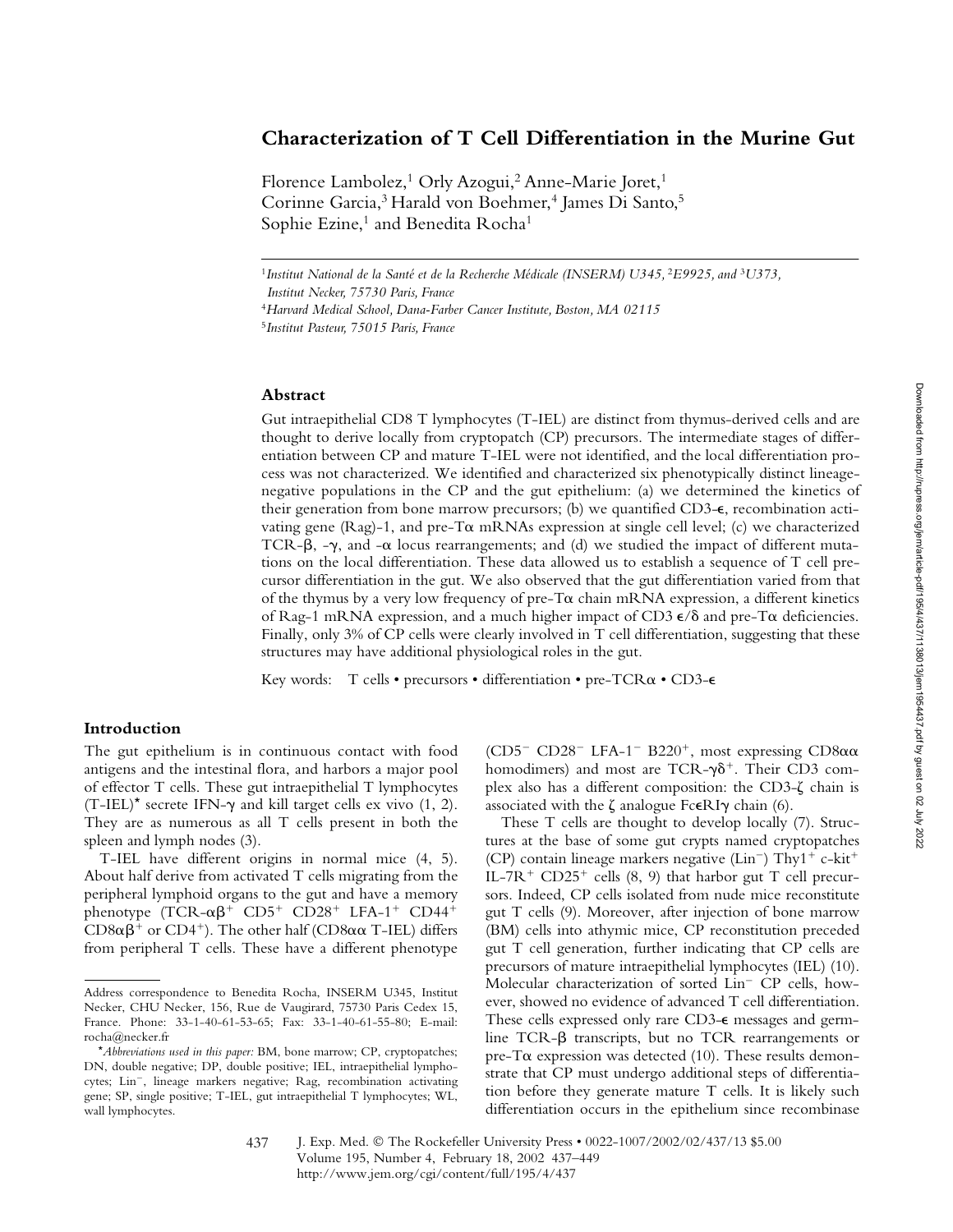(4, 11) and pre-T $\alpha$  mRNAs (12, 13) are present in CD3<sup>-</sup> IEL. The sequence of the developmental process between CP and mature IEL, however, is yet unknown. Gut T cell differentiation may also differ from thymus T cell generation. As  $CD3^-$  gut precursors do not express  $CD3-\zeta$  chains, other CD3 proteins may have a unique role in extrathymic differentiation (6, 13). The local development may favor the production of TCR- $\gamma\delta^+$  cells. In particular, the gut environment may have a reduced capacity to induce TCR-  $\alpha\beta$  rearrangements or pre-T $\alpha$  chain expression. This latter chain is an essential component of the pre-TCR that drives the expansion of  $CD44 - CD25$ <sup>+</sup> thymocytes and their differentiation toward the TCR- $\alpha\beta$  lineage. Expression of this pre-TCR is responsible for the predominance of TCR- $\alpha\beta$  production by the thymus (14, 15).

In the present article, we identified by phenotype and characterized all  $Lin^-$  cell types recovered from the mouse gut, including CP and IEL. To identify pathways of differentiation, we established the kinetics of generation of these  $Lin^-$  populations from BM precursors, in the absence of a thymus. To determine checkpoints in this differentiation process, we studied the impact of mutations of genes involved in T cell differentiation. To characterize the gut differentiation process, we detailed molecular characterization, including PCR studies of gene expression at single-cell (16) and TCR rearrangements. These results allowed the determination of the sequence of precursor development in the gut. They also demonstrated striking differences in this differentiation process, when compared with T cell differentiation in the thymus.

#### **Materials and Methods**

*Mice.* C57BL/6 mice were 4–6-wk-old. Normal mice were obtained from Charles River Laboratories. C57BL/6, nu/nu (nude) (Ly5. 2), CD3- $\epsilon^{\Delta 5/\Delta 5}$ -deficient (17), recombination activating gene (Rag)-2-deficient (18), and TCR- $\alpha$ -deficient mice (19) were obtained from the Center for Development of Advanced Experimentation Techniques. TCR-δ-deficient mice (20) were a gift from P. Pereira (Institut Pasteur, Paris, France). Pre-T $\alpha$ -deficient mice and Ly5.1 Rag-2, and IL-2R $\gamma$  double–deficient mice (Rag/  $\gamma c^{-}$  (21) were obtained from our breeding facilities.

*Cell Suspensions and Immunofluorescence Analysis.* The small intestine (gut) was washed. The Peyer's patches were visualized under  $20 \times$  magnification and removed. The gut was opened lengthwise and cut into 3–4-cm pieces. The gut epithelium was detached from the gut wall as described previously (5). Intraepithelial lymphocytes were recovered from supernatants. These were treated to remove mucins and passed through glass wool columns to remove epithelial cells. The remaining gut pieces were digested with 100 U/ml of collagenase and 5 U/ml of DNase (5). Cells recovered from both IEL and wall digests were centrifuged in a Ficoll-Hypaque gradient (density  $= 1.077$ ).

Both IEL and wall lymphocytes (WL) were incubated with an anti-CD16/CD32 Fc–receptor mAb (2.4G2) to block Fc-mediated antibody binding, previous to cell surface staining. To identify Lin<sup>-</sup> populations from the gut, we initially studied which Abs (recognizing BM-derived mature cells) would label our preparations. Based on these results we devised a cocktail of mAbs including anti-CD3 (145-2C11), anti-CD19 (1D3), anti-TCR $\alpha\beta$ 

 $(H57-597)$ , anti $-TCR-\delta$  (GL3), anti-erythroid cells (TER-119), anti-GR1 (8C5), anti–Mac-1 (M1-70), and anti-IgM (Southern Biotechnology Associates, Inc.) to separate  $Lin<sup>+</sup>$  cells. This cocktail excluded gut dendritic cells that coexpress Mac-1. The Lin gut cells express low levels of NK1.1, similar to those of NK1.1 T cells (unpublished data). Since mature  $CD8\alpha\alpha$  T-IEL are a subpopulation of NK T cells, and express low levels of NK1.1 (22), we could not include anti-NK1.1 mAb in our Lin<sup>+</sup> mixture.

The antibodies used for surface staining of  $Lin^-$  cells were from PharMingen: anti-Ly5. 2 (104-2.1), anti-CD8 $\alpha$  (53-6.7), anti-CD25 (PC61), anti-CD44 (IM7), anti-B220 (RA3-6B2; Caltag), anti-Thy1.2 (53-2.1), anti–c-kit (3C1). Anti–IL-7R (A7R34) were a gift from D. Guy-Grand (Institut Pasteur, Paris, France). Biotinylated antibodies were revealed with allophycocyanin-streptavidin (Molecular Probes) or Red613-streptavidin (GIBCO BRL).

Four-color immunofluorescence analysis was performed using a FACS® Calibur flow cytometer (Becton Dickinson) and CellQuest software (Becton Dickinson) for data acquisition and analysis.

Immunohistochemistry. Small intestine (5  $\mu$ m), acetone-fixed frozen sections were air-dried and pretreated with avidin/biotin blocking kit (Vector Laboratories), and labeled with anti–c-kit followed by biotinylated anti–rat IgG (Jackson ImmunoResearch Laboratories). Detection was according to Vectorstain ABC kit followed by DAB substrate kit for peroxidase (Vector Laboratories). Slides were counterstained with hematoxylin. Control stainings without the primary Ab or with an isotype control were run in parallel.

*Thymectomy and Reconstitutions.* To allow complete removal of the very small thymus rudiment of  $\text{Rag2}/\gamma \text{c}^-$  mice, both thymus lobes were carefully dissociated from surrounding structures. A surgical thread was placed in between each thymus lobe and the sternum, and a knot around the thymus pediculum was used to isolate each lobe, which was removed with a forceps. Thymectomized mice were irradiated at 300 rads and injected with 5  $\times$  10<sup>6</sup> BM cells from nude mice, or with 2.5 to 5  $\times$  10<sup>5</sup>  $Lin^-$  WL from normal mice.

PCR Analysis. Lin<sup>-</sup> cells were purified from bulk populations by two rounds of cell sorting. Cell contaminants, if present, were below our detection limit (0.1%). Various numbers of cells were plated per well using a FACS® Vantage equipped with an automatic cell deposition unit (Becton Dickinson). RT–PCR analysis was done as previously described (16). Briefly, cells present in each well were lysed, the mRNA coding for different genes were reversed transcribed using specific 3' primers, and cDNAs were amplified in a modified nested two-step PCR. In the first PCR round, primers amplifying multiple genes were present. The first PCR products were then split and each gene was amplified separately in a second PCR round. This assay is able to identify 10 molecules of mRNA per cell (16). The following primers were used: HPRT (23); CD3-€ 5' primers: 5'-ACCAGTGTAGAGTTGACGTG-3, 5-TTTCTCGGAAGT-CGAGGACA-3' (nested), and 3' primers 5'-GATGGCTCAT-AGTCTGGGTT-3'; Rag-1 5' primers: 5'-CCAAGCTGCA-GACATTCTAGCACTC-3' and 5'-CAGACATTCTAGCA-CTCTGG-3' (nested); 3' primers: 5'-CAACATCTGCCTT-CACGTCGATCC-3' and 5'-GCTTGACTTCCCATCAGC-ATGGA-3' (nested); pre-T $\alpha$  5' primers: 5'-AACAGGTAGC-TCCTGGCTGCA-3' and 5'-GCGTCAGGTGTCAGGCT-CTA-3' (nested), or 5'-CACACTGCTGGTAGATGGAA-3' (nested for the long form only); and  $3'$  primers:  $5'$ -CCTG-GGCTTTGTTCTTCCTG-3' and 5'-GAGCAGTAGTGTC-CAGCATC-3' (nested). None of the primer combinations am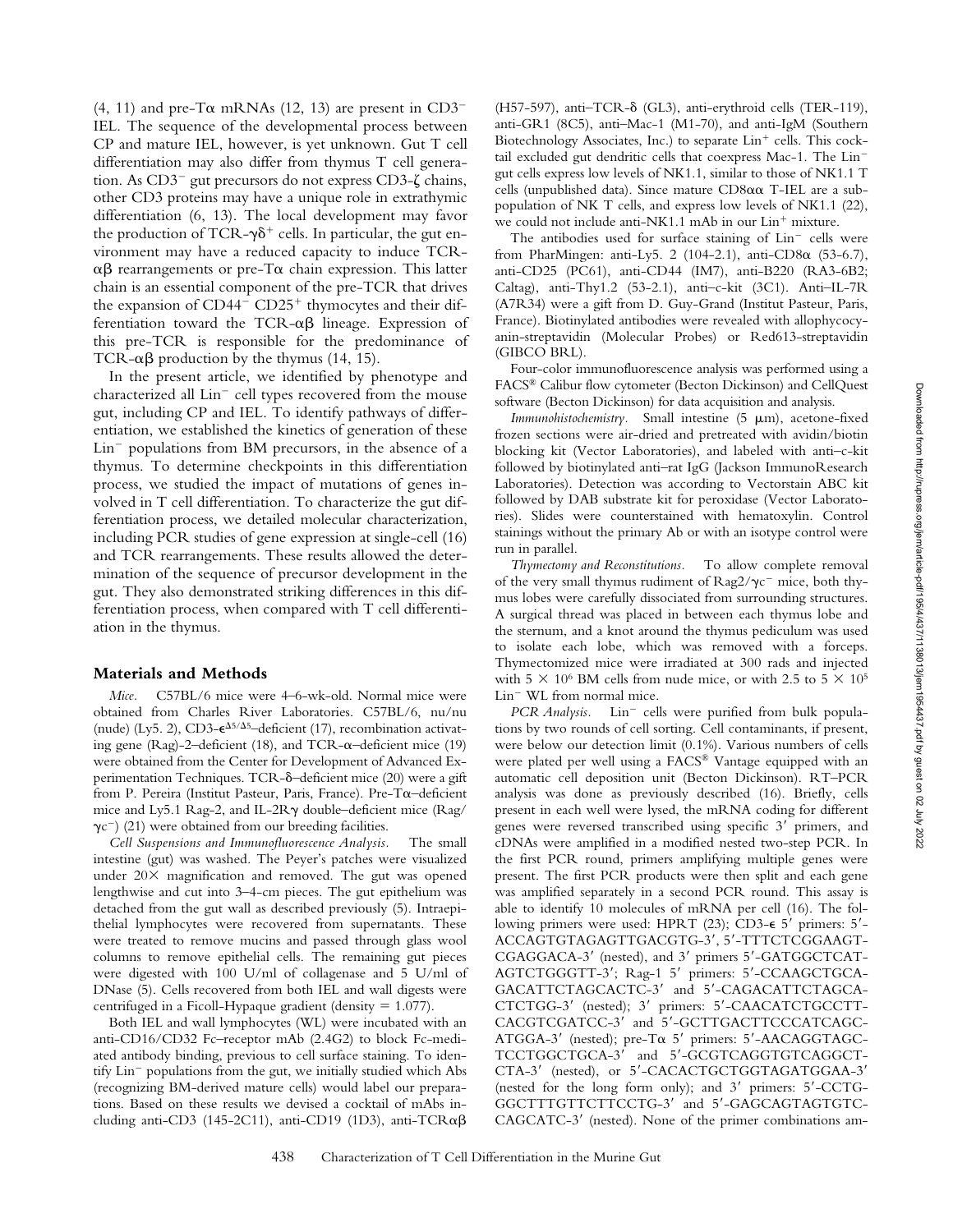plify genomic DNA. TCR- $\beta$  chain DJ and V(D)J rearrangements (24, 25), and V $\alpha$ –J $\alpha$  rearrangements (26) in majority populations were studied as described elsewhere. Depending on the rearrangement the expected PCR products are: DJ, seven bands ranging from 1,279 to 224 bp; and V(D)J ranging in size from 850 to 150 bp. VJ $\gamma$  rearrangements were amplified using two 5' primers recognizing the V $\gamma$ 2 gene and the V $\gamma$ 5 gene, respectively, and one  $3'$  primer recognizing the J $\gamma$ 1 gene. Primers and probes were a gift from P. Pereira. The amplified products were analyzed on 1.5% agarose gel, transferred to nitrocellulose membranes, and hybridized with 33P-labeled specific probes. To allow quantification of rearrangements, all PCRs were done with equalized samples (as determined by germline  $C\beta$  quantification in nonsaturating conditions with 30 amplification cycles) on an average of 104 cells. The intensity of different bands was quantified in a phosphoimager (Amersham Pharmacia Biotech). For comparison, mature  $TCR-\alpha\beta$  cells were studied simultaneously. For the study of TCR rearrangements in minority populations, 500 or 200 cells from each population were sorted using an automatic cell deposition unit, and DNA was extracted and amplified as we have previously described (27).

# **Results**

*Identification of Lin Populations in CP and Epithelium.* Characterization of T cell differentiation in the gut is hindered by the difficulty to isolate  $Lin^-$  CP cells. Isolation procedures require micromanipulation, and nearly twothirds of the recovered cells are mature adjacent cells (10). We therefore devised a novel purification method. Because CP are subepithelial, they should remain attached to the gut wall after removal of the epithelium. In this case, they should be recovered by collagenase treatment of the gut wall.

To test this hypothesis, we studied tissue sections of the gut wall after epithelium removal. We could clearly visualize that CPs remained attached to the gut wall (Fig. 1 A). The wall was then digested and the mature hematopoieticderived cells present in these isolates were identified. Based on these results, a mixture of mAbs was prepared to exclude mature cell types and isolate Lin<sup>-</sup> WL (see Materials and Methods). Characterization of these Lin<sup>-</sup> WL showed that these cells were  $CD45^+$   $CD8^ CD44^+$   $c$ -kit<sup>+</sup> IL-7R<sup>+</sup>  $CD25^+$ , and about half expressed Thy1 (Thy1–CP) (Fig. 1 B). This phenotype was previously described as unique to CP cells (9, 10). Indeed, direct isolates from inside or outside CP zones demonstrated that  $CD44^+$  c-kit<sup>+</sup> IL-7R<sup>+</sup>  $CD25<sup>+</sup>$  cells were only present in CP isolates and not in other parts of the gut  $(9, 10)$ . The Lin<sup>-</sup> CP were also compared with  $\text{Rag}^{-/-}$  thymocytes (10) to characterize the relative expression intensity of these markers. We also compared the  $Lin^-$  WL with the  $Rag^{-/-}$  thymus. The intensity



cells. (A) Tissue sections of the gut wall, after epithelium removal, colored with hematoxylin-eosin (left), anti–c-kit (middle), and an isotype control (right). The CP structure outlined in the left was magnified in the middle and right panels. (B) Cell suspensions from collagenase digests of the gut wall were labeled with a mixture of mAbs recognizing mature hematopoietic cells to gate Lin<sup>-</sup> populations. Histograms show the expression levels of different markers in  $Lin^-$  WL (full lines) and in the  $\text{Rag}^{-/-}$  thymocytes (dotted thymocytes (dotted lines). Please note that the distribution of these markers was similar in Thy1<sup>+</sup> and Thy1<sup>-</sup> WL. (C) 250,000–500,000 Ly 5.2<sup>+</sup> Lin<sup>-</sup> WL were injected into thymectomized Ly  $5.1^+$  Rag2/ $\gamma c$ <sup>-</sup> hosts. Ly  $5.2^+$  donor cells were identified in gut wall and IEL, 5 wk after transfer. The left graph shows Lin<sup>-</sup> populations from the gut wall. The absolute number of these cells was as in normal mice. The middle graphs show T-IEL. The right graph shows T cell labeling in the spleen. Results are from one out of two experiments.

Figure 1. Isolation of Lin<sup>-</sup> CP

439 Lambolez et al.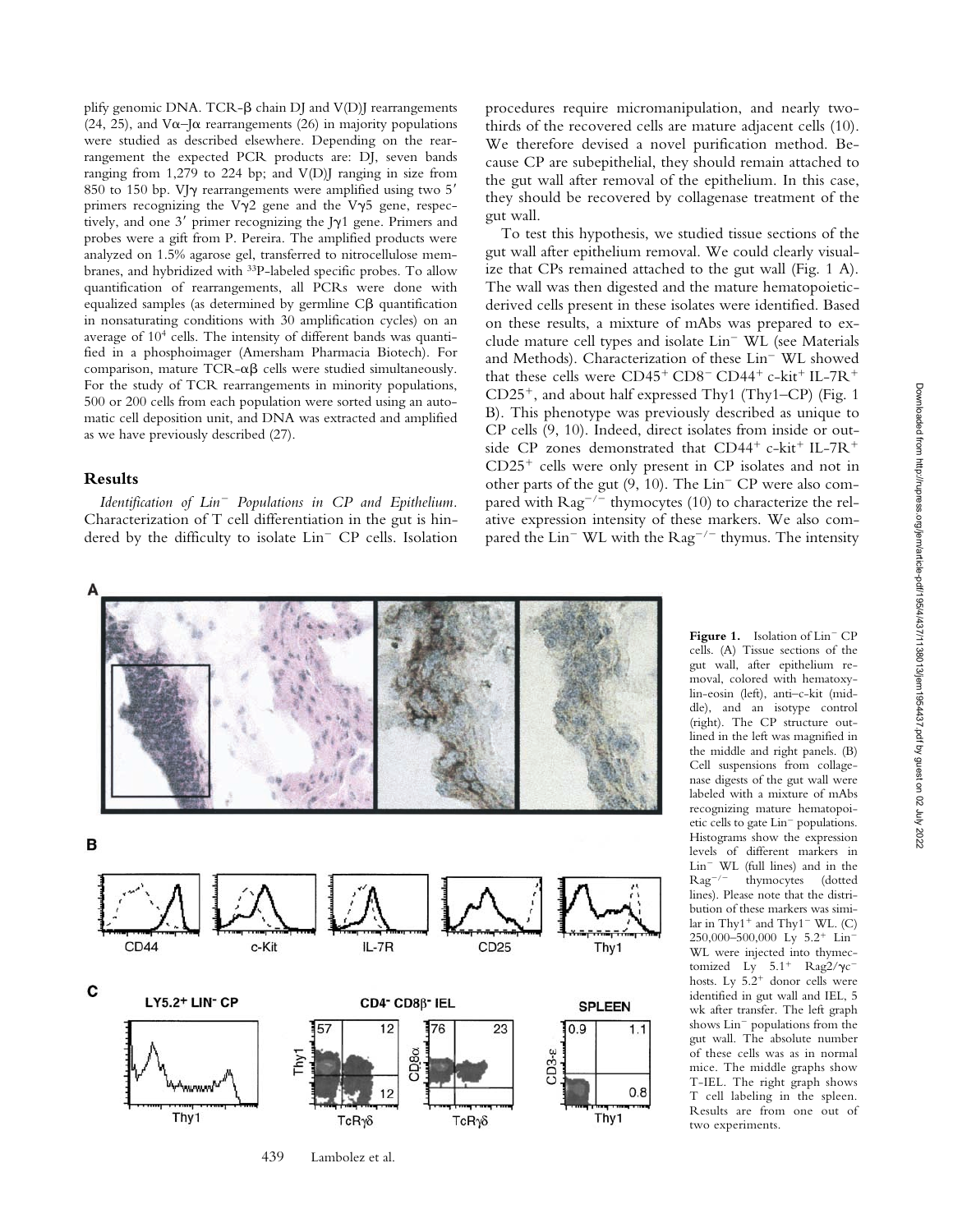of CD44, c-kit, and IL-7R expression was higher, and that of CD25 lower in WL than in the  $\text{Rag}^{-/-}$  thymus (Fig. 1) B). The same relative intensity of expression was found between CP cells isolated by micromanipulation and the  $\text{Rag}^{-/-}$  thymus (10). Based on the previously defined unique CP characteristics  $(9, 10)$  we conclude that the Lin<sup>-</sup> WL cells we isolated are in fact CP cells.

CP cells were previously demonstrated to reconstitute T-IEL in athymic mice (9). To directly demonstrate that  $Lin^-$  WL were CP cells,  $Ly5.2^+$  Lin<sup>-</sup> WL were isolated and injected into Ly5.1<sup>+</sup> thymectomized Rag2/ $\gamma$ c-deficient mice. These hosts are devoid of both CP and IEL  $(21)$ . As shown in Fig. 1 C, Lin<sup>-</sup> WL cells reconstitute  $Lin^-$  populations from the gut wall (Fig. 1 C, left) and mature CD8 T-IEL (Fig. 1 C, middle), but they do not reconstitute peripheral T cells (Fig. 1 C, right). These results show that microdissection is not the only way to isolate CP cells. They demonstrate a simple method to isolate functional CP cells from the murine gut.

Next, we characterized  $Lin^-$  cells from IEL. When defining  $\text{Lin}^+$  cells in IEL, we found cells expressing low levels of Lin markers (Fig. 2, upper left). Characterization of this population showed that they were Mac-1 low but negative for all other lineage markers including MHC class II and CD11c (unpublished data). Mac-1–low cells coexpressed high levels of CD8 and B220, like most Lin<sup>-</sup> IEL (see below). We included this Mac-1–low population in  $Lin^-$  IEL, as it is well known that thymic  $T$  cell precursors are also Mac-1 low (28).

 $Lin^-$  IEL could be subdivided by their expression of Thy-1 and CD8 into four cell types (Fig. 2, upper right). 6–10% were  $CD8^-$  Thy1<sup>+</sup> (Thy-1 single positive [SP] cells). Approximately 50–75% expressed CD8 only (CD8- SP). The other two populations were  $CD8^-$  Thy1<sup>-</sup> populations (double negative [DN]) and  $CD8^+$  Thy1<sup>+</sup> cells (double positive [DP]). As only four colors are available for analysis, direct and simultaneous characterization of other markers expressed by these populations is not always possible. Comparison of cells present in the different quadrants using different marker combinations allowed us to deduce

their phenotype in more detail. Some of these combinations are shown in the lower graphs. Thy1-SP-IEL shared several markers with Thy1-CP cells. They were (Fig. 2, lower left to right)  $CD44^+$ , B220<sup>-</sup> (B220<sup>+</sup> Thy1<sup>+</sup> cells coexpressing CD8), and  $c$ -kit<sup>+</sup>. Contrary to Thy1-CP, however, the Thy1-SP-IEL were  $CD25^-$  (Fig. 2, right) and IL-7R<sup>-</sup> (unpublished data). CD8-SP-IEL lacked CD44 expression (Fig. 2, left), contrary to mature CD8 T cells (13). The other cell surface markers, however, were identical to those of mature  $CD8\alpha\alpha$  T cells (13).  $CD8$ -SP-IEL were all  $B220<sup>+</sup>$  (unpublished data) and (Fig. 2, from left to right) c-kit<sup>-</sup>, CD25<sup>-</sup>, and IL-7R<sup>-</sup> (unpublished data). The DN population contained some  $c$ -kit<sup>+</sup> and CD44<sup>+</sup> cells (Fig. 2, left). Approximately 70% of these cells were  $B220^+$ (unpublished data) and all were  $CD25^-$  (Fig. 2, right) and IL-7R<sup>-</sup> (unpublished data). Finally, DP cells were  $CD44^+$ ,  $B220^+$ , c-kit<sup>-</sup>, and CD25<sup>-</sup> (unpublished data).

Thus, we were able to recover six different Lin<sup>-</sup> populations from gut isolates:  $Thy1^+$  and  $Thy1^-$  from CP; and Thy1-SP, DP and DN cells, and CD8-SP from the epithelium. All of these populations had a lymphoblast morphology (unpublished data). The yields of  $\text{Lin}^-$  CP were 69,000  $\pm$ 19,910, and of Lin<sup>-</sup> IEL 18,000  $\pm$  5,613 (mean  $\pm$  SE of five representative experiments).

*The Kinetics of Generation of Lin Subpopulations and TCR T Cells from BM Precursors.* Although CP harbor T-IEL precursors, it is not known if CP cells are the most immature precursors migrating from the BM to the gut. The sequence of development of CP cells into mature T-IEL is also unknown. An established method to identify precursor–product relationships during T cell differentiation is the study of the kinetics of generation of  $Lin^-$  subpopulations after BM injection. We used this strategy to identify precursor–product relationships during gut differentiation. Ly5.1<sup>+</sup> Rag2/ $\gamma c$ <sup>-</sup> mice were thymectomized, irradiated, and injected with BM cells from  $Ly5.2<sup>+</sup>$  nude mice. We followed  $Ly5.2<sup>+</sup>$  donor cells in host mice at different times after transfer (Fig. 3).

1 wk after BM injection we recovered  $Ly5.2<sup>+</sup>$  donor cells in the gut of host mice (Fig. 3, A and B). All of these



440 Characterization of T Cell Differentiation in the Murine Gut

Figure 2. The phenotype of Lin<sup>-</sup> IEL. The upper-left graph shows the total lymphoid population and the window used to select Lin<sup>-</sup> cells. The upper-right graph shows Thy1/CD8 $\alpha$  expression in Lin<sup>-</sup> IEL. The lower graphs show Lin<sup>-</sup> cells labeled with anti-CD8 and/or anti-Thy1 Abs, together with other markers.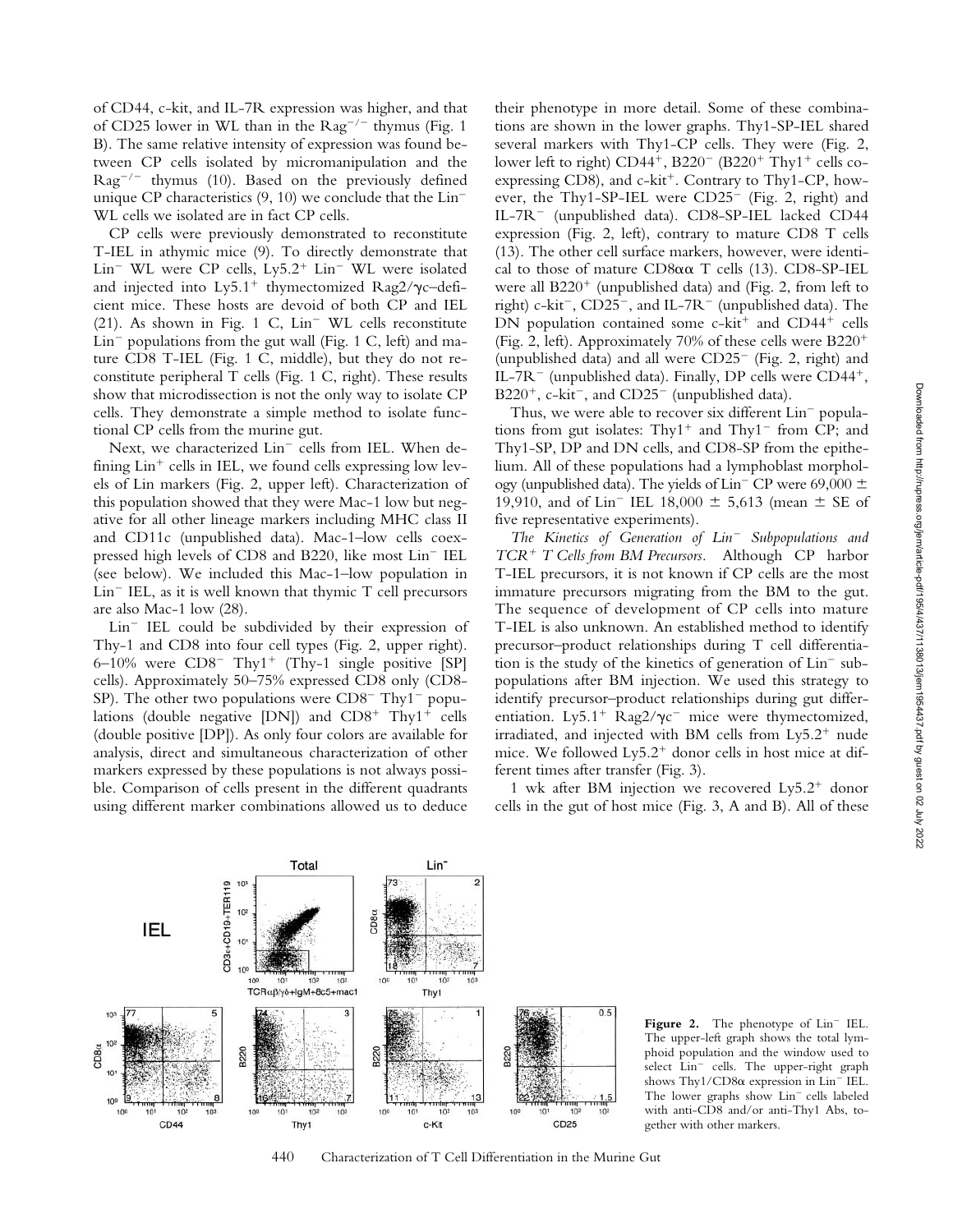cells were  $Lin^-$  (unpublished data) and 80–85% were Thy<sup>1+</sup>. Most were localized in CP, but rare cells were also present in the epithelium (Fig. 3 B). These results suggest that the most immature Lin<sup>-</sup> gut precursors to be generated from BM cells is  $Thy1^{+}$ , and most likely initially homes to the CP.

The phenotype of  $\text{Lin}^-$  CP cells did not change further (unpublished data) and the number increased to normal at 2 wk after BM injection (Fig. 3 B). In IEL, T cells were then absent (unpublished data) and the number of  $Lin^-$  was higher than that of normal mice (Fig.  $3$  B).  $60\%$  Lin<sup>-</sup> IEL were yet Thy1-SP, but Thy1<sup>+</sup>  $CD8$ <sup>+</sup> were also present  $(20%)$  (Fig. 3 A). These populations correspond to  $7-10%$ and  $0.5-2\%$  of  $Lin^-$  IEL, respectively, in a normal mouse (Fig. 2). These results indicate that  $Thy1<sup>+</sup>CD8<sup>+</sup>DP-IEL$ are generated after Thy1-SP. In contrast, both CD8-SP cells (the most abundant  $Lin^-$  population in normal mice) (Fig. 2) and DN cells were rare (Fig. 3 A).

By 1 mo after BM injection,  $Lin^-$  IEL subpopulation distribution was the same as in normal mice. Most Lin cells were CD8-SP and DN (Fig. 3 A). The number of  $Lin^-$  IEL also decreased to normal (Fig. 3 B). Very rare T-IEL were then detected, their number increasing 2 mo after transfer (Fig. 3 C). All T-IEL were CD4<sup>-</sup> and  $CD8\alpha\beta$ <sup>-</sup> (unpublished data). In these hosts we could not detect mature T cells in the peripheral lymphoid organs (Fig. 3 C), confirming that the injected nude BM does not contain T cells (7).

The kinetics of generation of gut cells from BM precursors was therefore  $1^{\circ}$  Thy1-CP;  $2^{\circ}$  Thy1-SP-IEL;  $3^{\circ}$  DP-IEL;  $4^{\circ}$  CD8-SP-IEL; DN-IEL; and  $5^{\circ}$  T-IEL.

Comparison of CD3- $\epsilon$ , Rag-1, and Pre-T $\alpha$  mRNA Expres*sion between Lin Cells from Thymus and Gut.* We next characterized the differentiation status and lineage commitment of different Lin<sup>-</sup> gut populations. We enumerated the cells expressing mRNAs coding for CD3- $\epsilon$ , expressed by pre-T cells, before TCR rearrangement (17), Rag-1, and the two isoforms of the pre-T $\alpha$  (29). For the comparison with thymus differentiation,  $Lin^-$  CD4<sup>-</sup> CD8<sup>-</sup> triple negative (TN) thymocytes from normal mice were also studied. Gated cells were enriched to 60–70% purity by a first sorting step and were then sorted to purity: contaminants, if present, represented less than 0.1%. Small numbers of cells were deposited into plates using an ADCU to study gene expression (16).

This study was performed in two steps. In the first step, cells were plated at the density of 500 cells/well and a large number of wells were screened for expression of these genes, together with the housekeeping gene HPRT. By using this approach, we could exclude the expression of certain genes. Negative results were obtained with many cells recovered in independent isolation runs and studied in multiple RT-PCRs. This initial analysis also allowed the identification of gene expressing cell types. In the second step, the latter populations were sorted in limiting dilution, or as single cells, and the frequency of gene expression determined by a single-cell RT-PCR method we previously described (16). Quantification of gene expression in limiting dilution requires the analysis of several hundred RT-PCRs in each population, and therefore cannot all be shown. A few examples of these RT-PCR reactions are in Fig. 4 (see figure legend). The results of quantification of gene expression (obtained from all RT-PCR data) are shown exclusively in Tables I and II.

In the thymus, TN subpopulations expressed CD3- $\epsilon$ , Rag-1, and pre-T $\alpha$  mRNAs (Table I). In 48 individual cells studied in each population, the lowest frequency of expression was found in CD44<sup>+</sup> CD25<sup>-</sup> TN1 cells. CD3- $\epsilon$ mRNA was detected in 56% and Rag-1 in 17%. These results confirm that not all TN1 cells are committed to T cell differentiation, as this population can generate B, NK, and dendritic cell types (30). In more differentiated thymocytes, CD3- $\epsilon$  mRNA was detected in 96-100% of cells. Rag-1 (83%) and pre-T $\alpha$  mRNA expression (75%) was maximal in CD44<sup>-</sup> CD25<sup>+</sup> TN3 cells. We yet detected Rag-1 mRNA expression in 76% of TN4 cells, a population



**Figure 3.** The kinetics of generation of  $Lin^-$  and  $TCR^+$  gut cells from BM precursors. Thymectomized, sublethally irradiated Ly5.1<sup>+</sup> Rag2/ $\gamma c^-$ -deficient mice were injected with Ly5.2<sup>+</sup> nude BM. The phenotype (a) and the absolute number (b) of  $Lin^-$  Ly5.2<sup>+</sup> donor cells in host mice at different times after transfer. (c)  $TCR<sup>+</sup>$  cells in the IEL (left) and the spleen (right) of host mice, 2 mo after BM injection. Results are from one out of two experiments, giving the same results.

441 Lambolez et al.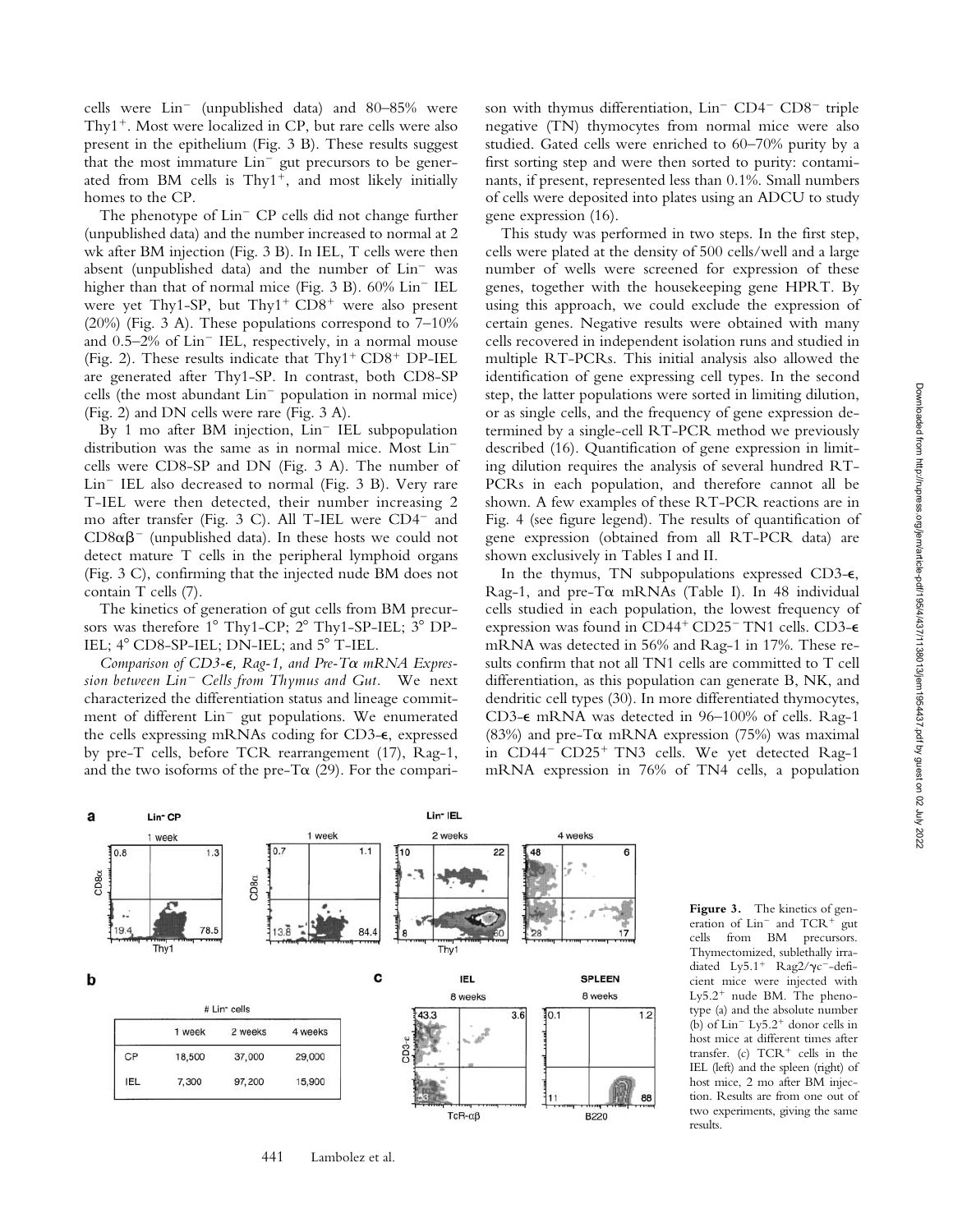**Table I.** *Gene Expression in LinCD4CD8 Thymocytes*

| mRNA type                                        | $CD3-\epsilon$ | Rag-1         | $pre-T\alpha$ |  |
|--------------------------------------------------|----------------|---------------|---------------|--|
|                                                  | $\frac{0}{0}$  | $\frac{0}{0}$ | $\frac{0}{0}$ |  |
| $CD44+CD25$ <sup>-</sup>                         | 56             | 17            | ND            |  |
| $CD44+CD25+$                                     | 96             | 72            | 59            |  |
| $CD44$ <sup>-</sup> $CD25$ <sup>+</sup>          | 96             | 83            | 75            |  |
| $CD44$ <sup>-<math>CD25</math><sup>-</sup></sup> | 100            | 76            | 57            |  |

Lin<sup>-</sup>CD4<sup>-</sup>CD8<sup>-</sup> thymocytes from normal mice were sorted as individual cells and tested simultaneously for the expression of  $CD3-\epsilon$ , Rag-1, pre-T $\alpha$ , and HPRT (for plating efficiency). Results are from 48 individual cells in each supbpopulation. ND, not done.

known to downregulate the amount of Rag-1 mRNA. Only 20% of these cells were reported to express Rag-1 mRNA by in situ hybridization (31). This difference is likely due to the far greater sensitivity of single cell RT-PCRs. We showed that 10 mRNA molecules/cell can be detected by this method (16).

Expression of these genes in CP cells showed a very different picture (Table II). Approximately 97% of these cells had no evidence of T cell commitment. Indeed, Thy1<sup>-</sup> cells, which constituted about half of the  $Lin<sup>-</sup>CPs$  (10) (Fig. 1 B), did not express mRNAs coding for CD3- $\epsilon$ , Rag-1, or pre-T $\alpha$ . These genes were expressed by a minority of Thy1<sup>+</sup> CP cells. CD3- $\epsilon$  mRNA was detected in 6% of cells, of which only 5% expressed Rag-1 mRNA. Pre-T $\alpha$  mRNA expression was even less frequent (2%). These results indicate that only rare CP cells can undergo TCR rearrangements and that most cannot undergo  $\beta$  selection.

T cell precursors were much more abundant in Lin<sup>-</sup> IEL (Table II, Fig. 4). As compared with Thy1-CP cells, the frequency of cells expressing CD3- $\epsilon$  mRNA doubled in Thy1-SP and DP-IEL. Virtually all DN and CD8-SP-IEL expressed CD3-€ mRNA.

The highest frequency of pre-T $\alpha$  mRNA expressers in the gut was found among  $CD3^+$  Thy1-SP-IEL (Table II, Fig. 4). It must be noted, however, that this maximal frequency (12%) was much lower than that found in the thymus (75%). Rare pre-T $\alpha$  mRNA expressers were found in DP and DN cells, but not in CD8-SP cells.

We also found that only very rare  $Lin^-$  IEL expressed Rag-1 mRNA (Table II, Fig. 4). These results were surprising relative to the situation described during thymus differentiation. In the thymus, recombinase expression is upregulated after  $\beta$  selection to allow TCR- $\alpha$  rearrangements to proceed (32). The highest levels of Rag-1 mRNA expression in the thymus are found among CD4  $CD8<sup>+</sup>$  thymocytes (31) that lost pre-T $\alpha$  expression. In contrast, in the gut the pre-T $\alpha$ -negative populations did not upregulate Rag-1 expression; only very rare cells expressed Rag-1 mRNA.

*TCR Rearrangements in Lin Gut Cells.* To further characterize  $Lin^-$  cells we studied: TCR- $\beta$  DJ rearrangements by a PCR method that permits the identification of the D $\beta$ 2-J $\beta$ 2.7 germline fragment, as well as all D $\beta$ 2-J $\beta$ 2 rearrangements (25); and TCR- $\beta$  V(D)J and TCR- $\alpha$  VJ rearrangements by using a mixture of V-region primers together with a J-region primer (24, 26). These methods identify multiple rearrangements simultaneously, as each band corresponds to an individual type of rearrangement. They allow some quantification of the extent of rearrangements by counting the number of bands present, as well as by comparing the intensity of these bands with those found in mature T cells (see Materials and Methods). With respect to the TCR- $\gamma$  locus, we studied two rearrangements: V $\gamma$ 2-J $\gamma$ 1 ( $\gamma$ 2), which is abundant in thymus-derived TCR- $\gamma$  $\delta$ <sup>+</sup> cells, and  $V\gamma$ 5-J $\gamma$ 1 ( $\gamma$ 5), which is prevalent in gut TCR- $\gamma\delta$ <sup>+</sup> IEL (33, 34). These methods previously used 200 ng/ DNA per sample (26). We managed to reduce this amount to 60 ng (corresponding to  $\sim$ 10,000/cells). Even then we could only characterize relatively abundant Lin<sup>-</sup> populations (Thy1-CP and CD8-SP-IEL), as minority populations cannot be recovered in such large numbers (see Materials and Methods).

|                                 | $Lin$ <sup><math>-</math></sup> $CP$            |             |                       | $Lin^-$ IEL |                       |              |                       |                  |          |
|---------------------------------|-------------------------------------------------|-------------|-----------------------|-------------|-----------------------|--------------|-----------------------|------------------|----------|
|                                 | $Thv1$ <sup>-<math>CD8</math><sup>-</sup></sup> | Thy1-CP     | Percent<br>in $CD3^+$ | $Thv1-SP$   | Percent<br>in $CD3^+$ | DP           | Percent<br>in $CD3^+$ | DN               | $CD8-SP$ |
| No. cells screened <sup>a</sup> | 6,000                                           | 24,000      |                       | 4,500       |                       | 3,500        |                       | 16,000           | 16,000   |
| $CD3-\epsilon^b$                | <b>NEG</b>                                      | 6.3 $(2.8)$ |                       | 12.6 $(5)$  |                       | 15.5 $(2)$   |                       | 91               | 87       |
| $Pre- T\alpha^b$                | <b>NEG</b>                                      | 0.14(0.005) | 2.2                   | 1.5(1.6)    | 12                    | 0.14(0.16)   | 0.9                   | NEG <sup>c</sup> | NEG      |
| $\text{Rag-1}^{\text{b}}$       | NEG                                             | 0.33(0.1)   | 5.2                   | 0.02(0.05)  | 0.2                   | 0.036(0.007) | 0.2                   | 0.006(0.0013)    | NEG      |

**Table II.** *Gene Expression in Lin Gut Cells*

<sup>a</sup>Lin<sup>-</sup> gut cells were sorted at 500 cells/well and screened for CD3- $\epsilon$ , pre-T $\alpha$ , and Rag-1 mRNA expression. NEG, not detected in all screened cells. bCells were sorted in limiting dilution and the frequency of mRNA expressing cells were calculated according to the Poisson distribution (95% confidence limits are shown in brackets). Plating efficiency was evaluated by HPRT mRNA amplification.

c Expression was too rare to allow frequency determination.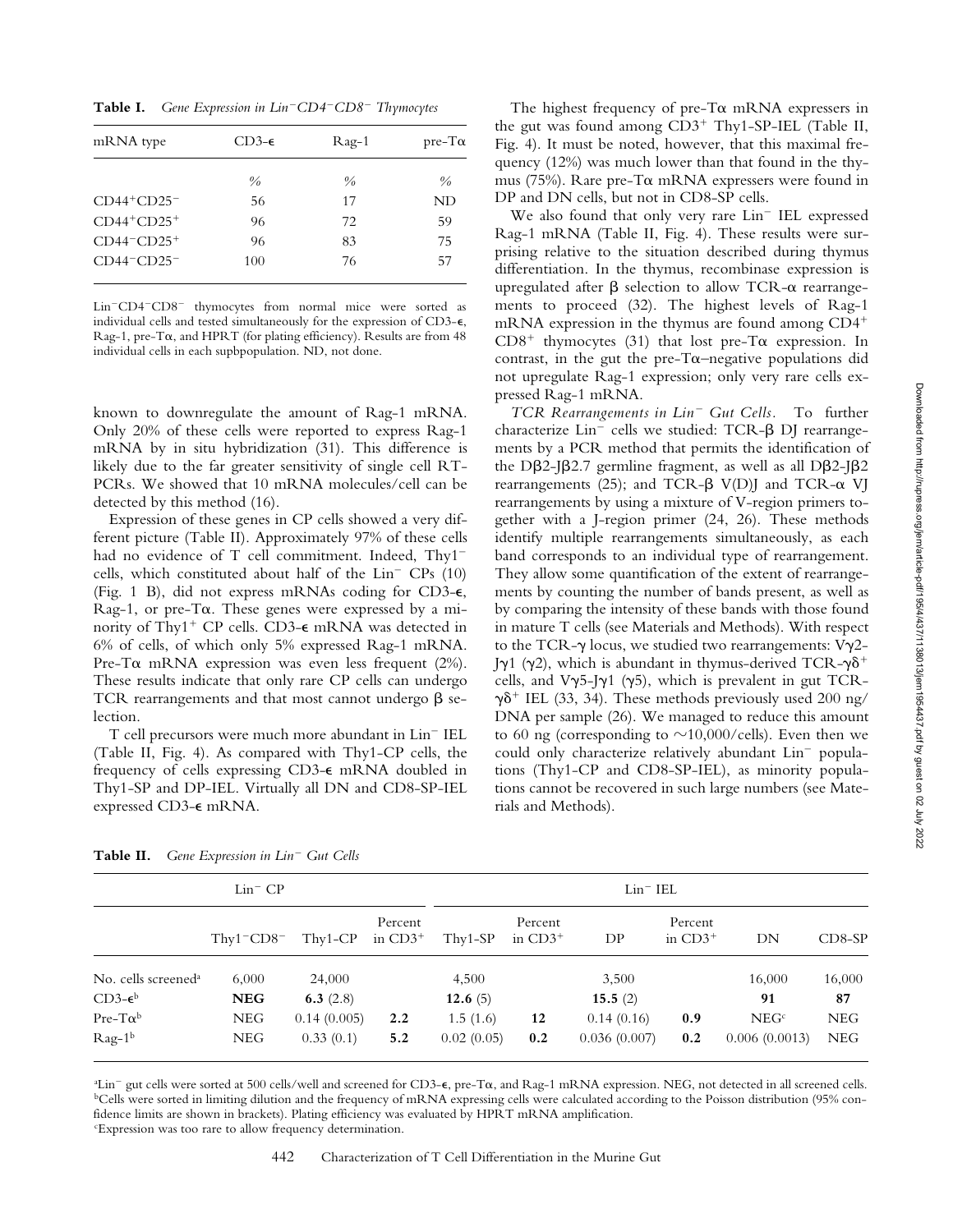

**Figure 4.** Results show a few examples of the RT-PCRs performed to quantify the expression of Rag-1 and pre-T $\alpha$  mRNAs in thymus and gut precursors. All wells were positive for HPRT expression. These images illustrate a much higher expression of these genes in the thymus (where most individual cells express these genes) than in the gut (many wells containing  $500$  or  $1,000$  cells were negative). They also show that  $Lin<sup>-</sup>$  subpopulations express genes at different frequency: Rag-1 mRNA expression is much higher in CP (all wells containing 500 cells were positive) than in IEL. Maximal expression of pre-T $\alpha$  is found in Thy1-SP IEL (all wells containing 500 cells were positive). We scored 320 Thy1-SP IEL cells expressing pre-T $\alpha$  and only found the long form of pre-T $\alpha$ , whereas both thymocytes and Thy1-CP cells express both forms. Please note that results of the quantification of gene expression (obtained from all RT-PCR data) are only shown in Tables I and II.

To characterize the sensitivity of the method, we studied DNA from Rag- $2^{-/-}$  cells, mature CD8 TCR- $\alpha\beta^+$  T cells, and serial twofold dilutions of mature CD8 TCR-  $\alpha\beta^+$  peripheral T cells in Rag-2<sup>-/-</sup> cells (Fig. 5 A). As expected we detected a TCR- $\beta$  germline DJ band in Rag- $2^{-/-}$  cells, but no rearrangements. In mixtures containing Rag- $2^{-/-}$  and mature T cells DNA, we detected rearrangements when as little as 1% of the DNA originated from mature T cells (Fig. 5 A). To quantify rearrangements in  $Lin^-$  gut  $T$  cells, they were compared with this titration and studied simultaneously.

In Thy1-CP cells, TCR- $\beta$  locus rearrangements were incomplete (Fig. 5 B). The DJ germline band was present. The V(D)J rearrangements were rare when compared with the mature T cells rearrangements, shown in Fig. 5 A. TCR- $\alpha$  rearrangements were not detected. We were surprised to observe that  $\gamma$ 2 (prevalent in the thymus and the periphery) was also the prevalent rearrangement in the gut Thy1-CP population.

In CD8-SP-IEL, rearrangements were more frequent and more mature (Fig.  $5 \text{ B}$ ). The TCR- $\beta$  locus–DJ germline band was absent, V(D)J rearrangements were frequent, and TCR- $\alpha$  chain rearrangements readily detected. Comparison between these cells (Fig. 5 B) and mature  $TCR-\alpha\beta$ cells (Fig. 5 A), showed similar levels of TCR- $\alpha\beta$  rearrangements. The  $\gamma$ 5 rearrangements were also readily detected. These results showed that CD8-SP-IEL were more mature than Thy1-CP.

We next examined rearrangements in minority populations. For that purpose we used a two-step nested PCR reaction that allows identification of rearrangements in very few cells (27). These populations were sorted at 200 and 500 cells/sample. Each sample was tested simultaneously for TCR- $\beta$  locus DJ (unpublished data) and V(D)J rearrangements, TCR- $\gamma$ 2 and - $\gamma$ 5 rearrangements, and TCR- $\alpha$ rearrangements. These results are shown in Fig. 5 C.

Thy1-SP-IEL rather resembled Thy1-CP. We could always detect TCR- $\beta$  V(D)J and  $\gamma$ 2 rearrangements. In contrast, the  $\gamma$ 5 rearrangements were rare in wells containing 500 cells, and we could detect these rearrangements in two of the four experiments performed. TCR- $\alpha$  rearrangements were not detected (unpublished data).

The DP- and DN-IEL were more similar to CD8-SP-IEL. The TCR- $\beta$  V(D)J, and - $\gamma$ 2 and - $\gamma$ 5 rearrangements were detected in all tested samples. TCR- $\alpha$  rearrangements were absent. In DN-IEL,  $TCR-\alpha$  rearrangements were detected (unpublished data).

To summarize, the extent of TCR rearrangements in  $Lin^-$  populations showed that Thy1-CP cells were the most immature, and CD8-SP-IEL the most mature, population. The other Lin<sup>-</sup> IEL had intermediate characteristics.

*The Effects of CD3-€ and Pre-T* $\alpha$  Deficiencies in Extrathymic *Differentiation.* We identified T cell precursors in the gut in the same way as in the thymus, i.e., by their expression of CD3- $\epsilon$  mRNA. Previously published data suggests that this marker was adequate to identify gut precursors, since the CD3- $\epsilon^{\Delta 5/\Delta 5}$  mutation blocked TCR rearrangements in  $Lin^-$  IEL (13). It was conceivable, however, that whereas CD3 mutation blocked the transition between Thy1-CP and  $Lin$ <sup>-</sup> IEL,  $T$  cell maturation in CP could take place in the absence of CD3. To investigate this possibility, we characterized the Thy1-CP populations from CD3- $\varepsilon^{\Delta 5/\Delta 5}$ deficient mice  $(17)$  and found that TCR- $\beta$  D and J fragments were in germline configuration, and V(D)J rearrangements were absent (Fig. 6 A). The CD3- $\epsilon^{\Delta 5/\Delta 5}$ mutation also affected TCR- $\gamma$  rearrangements. In some experiments these rearrangements were not detected at all. In others they were very rare (Fig. 6 A) when compared with Thy1-CP of normal mice (Fig. 5 B), and could only be revealed in blots after prolonged exposure. These results indicate that the CD3 complex was necessary for T cell differentiation in the gut, even in CP cells, and that CD3- $\epsilon$  mRNA was adequate to identify gut T cell precursors.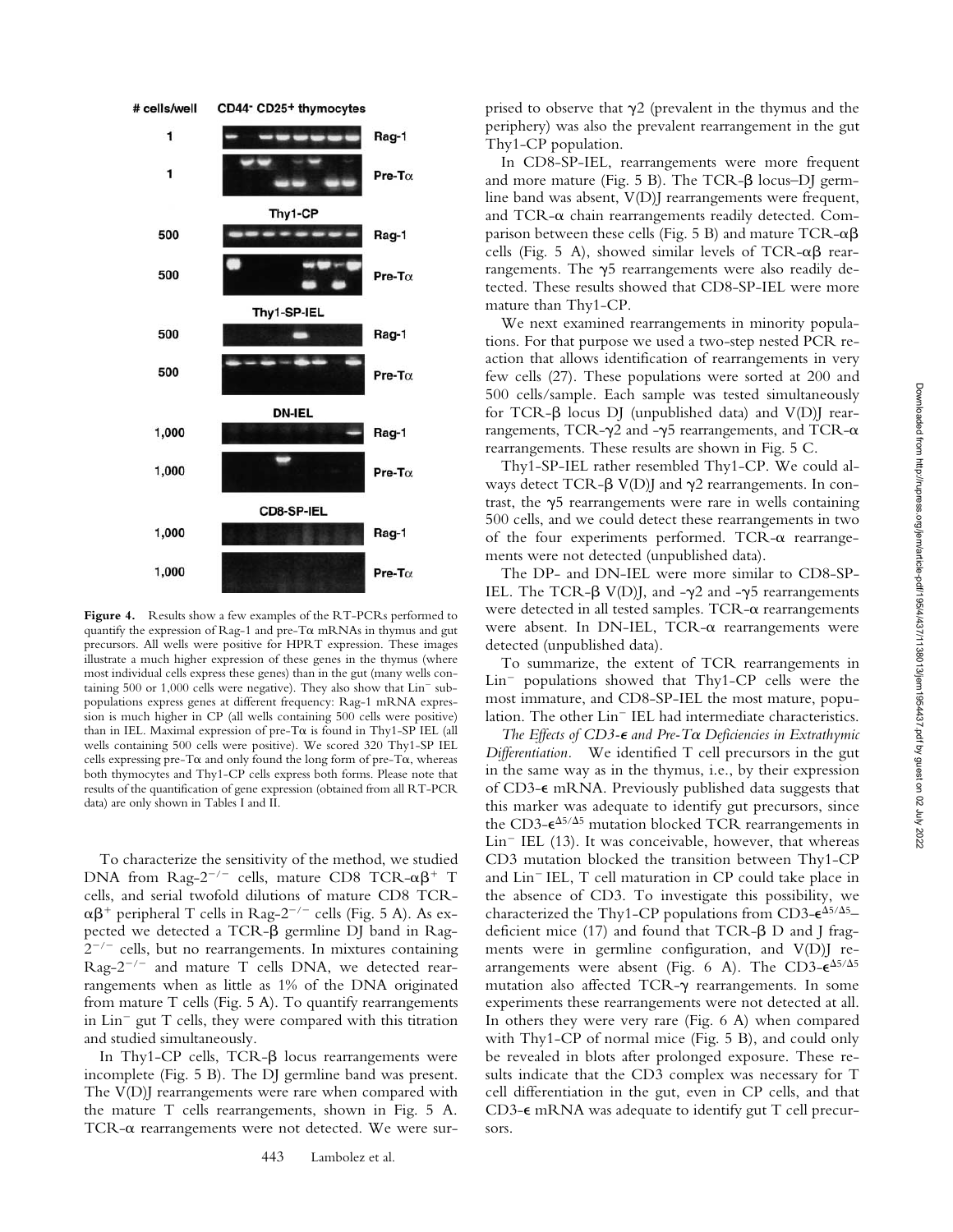

**Figure 5.** TCR rearrangements in Lin<sup>-</sup> gut populations. (A and B) Results are Southern blots of PCR products hybridized with 33P-labeled specific probes. All samples correspond to 104 cells, contained the same amount of DNA, and were studied simultaneously. (A) TCR- $\beta$ DJ, V(D)J, and TCR- $\alpha$  VJ rearrangements were studied. DNA was extracted from:  $TCR-\alpha\beta$ CD8 $\alpha\beta$  T cells; Rag-2-deficient thymocytes; and serial twofold dilutions of mature T cells–DNA in  $\text{Rag-2}^{-/-}$  cells DNA. (B) Thy1-CP and CD8-SP-IEL gut cells, studied simultaneously. We tested the same populations recovered from two or three independent sortings with similar results. (C) TCR rearrangements in minority IEL populations. Results show PCR products of 500 cells/sample amplified by two-nested PCR (27), in one out of four experiments, in which different samples of the same populations were tested. TCR- $\beta$  V(D)J and V $\gamma$ 2 rear-

rangements were found in all samples. In DP and DN cells we also detected Vy5 rearrangements in all samples tested. These rearrangements were also detected when 200 cells/sample were amplified. In Thy1-SP-IEL we detected Vy5 rearrangements in wells containing 500 cells in two out of four experiments, indicating that these rearrangements were probably quite rare. In one experiment we also detected TCR- $\alpha$  rearrangements in DN-IEL, whereas all other populations were negative (unpublished data). Please note that in these experimental conditions the most abundant rearrangements are preferentially amplified (27). PcR products usually show a single band, rather than multiple bands of rearrangements. PCR products were sequenced to ensure specificity.

As pre-T $\alpha$  expression was quite rare in Lin<sup>-</sup> gut cells, we also considered the hypothesis that local TCR- $\alpha\beta$  generation could be independent of the pre-T $\alpha$  expression. We examined the impact of the pre-T $\alpha$  deficiency on extrathymic T cell differentiation by comparing the composition of the  $CD8\alpha\alpha$  IEL T cell pool in normal and pre-T $\alpha$ –deficient mice (Fig. 6 B). In the thymus the pre-T $\alpha$ deficiency reduces, but does not abrogate,  $TCR-\alpha\beta$  differentiation (14). In contrast, TCR- $\alpha\beta$ <sup>+</sup> CD8 $\alpha\alpha$ <sup>+</sup> cells were virtually absent in pre-T $\alpha$ –deficient mice (Fig. 6 B). These results demonstrate that  $TCR-\alpha\beta$  generation in the gut also requires pre-T $\alpha$  expression. Moreover, they show that the production of TCR- $\alpha\beta$  was even more dependent on  $pre-T\alpha$  expression in the gut than in the thymus.

*Effects of TCR- and TCR- Mutations on Lin Gut Subpopulations.* Mutations of TCR chain genes were used to identify precursor/product relationships and checkpoints during thymus differentiation (19). We studied the impact of the TCR- $\alpha$  and TCR- $\delta$  mutations on Lin<sup>-</sup> gut cells. Neither modified the number nor the phenotype of CP cells (unpublished data). The  $TCR-\alpha$  mutation induced major changes in  $Lin^-$  IEL. Up to 70% of  $Lin^-$  IEL from TCR- $\alpha$ <sup>-/-</sup> were Thy1<sup>+</sup> (Fig. 6 C, left), whereas these cells are  $\sim$ 10% of Lin<sup>-</sup> IEL in normal mice (Fig. 2). This major accumulation of Thy1-SP and DP-IEL in TCR- $\alpha$ -deficient mice suggests that TCR- $\alpha$  rearrangements favor the loss of Thy1 expression during gut differentiation. It

also suggests that  $TCR-\alpha\beta$  precursors transit through Thy1-SP-IEL/DP-IEL–intermediate stages. In contrast, the TCR- $\delta$  mutation did not modify the distribution of  $Lin^-$  IEL (Fig. 6 C, right).

## **Discussion**

 $CD8\alpha\alpha^+$  T cells are a major component of the mature T cell pool that may have a main role in controlling antigenic challenge and/or ensuring the protection of the gut wall (35). These cells are very different from TCR- $\alpha\beta^+$  thymus–derived cells (36). Their differentiation was thought to take place in CP, but recent data indicate a more complex process (10). Even though the generation of T cells in the thymus was studied in detail, the T cell differentiation pathways in the gut are unknown. This is due to the difficulty of isolating putative precursors, the very low yields, and the impossibility of inducing such cells to differentiate in vitro. In this study we used new isolation procedures to obtain CP cells, and methods that permit detailed, molecular characterization of very small numbers of cells. To establish putative precursor–product relationships, we also evaluated the kinetics of  $Lin^-$  and gut  $T$  cell reconstitution after nude BM injection in thymectomized mice, and studied the impact of mutations affecting T cell development on  $\text{Lin}^-$  gut cells. We identified six populations of  $\text{Lin}^-$  gut cells with different phenotypes. A major  $c$ -kit<sup>+</sup> CP popula-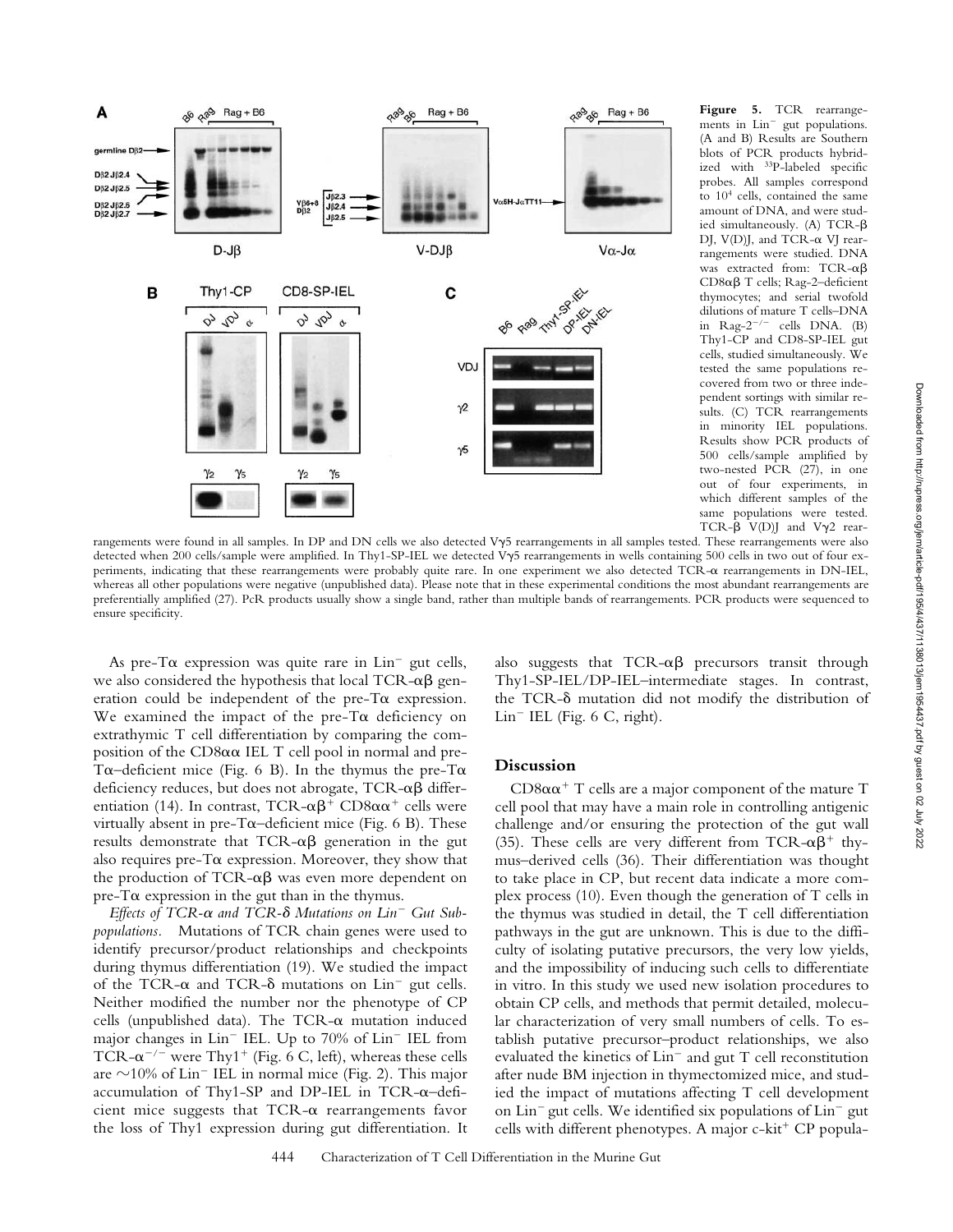

Figure 6. Analysis of gut populations in different mutant mice (A) TCR rearrangements in  $\text{Lin}^-$  cells from CD3- $\epsilon^{\Delta 5/\Delta 5}$  mice were studied as described in Fig. 5 B. The total amount of DNA (determined by amplification of the germline  $C\beta$  gene) is shown. Please note that samples from  $CD3-**e**<sup>Δ5/Δ5</sup> mice contained the same amount of DNA and were ampli$ fied simultaneously with those from normal mice, as shown in Fig. 5 B. Results are from one of three independent sortings and show the experiment in which we detected the largest amounts of rearranged receptors. In one of these sortings, we could not detect  $TCR-\gamma$  rearrangements in CD3- $\epsilon^{\Delta 5/\Delta 5}$ -deficient cells. (B) TCR- $\beta$  expression in CD8 $\alpha\alpha$  T-IEL from pre-T $\alpha^{+/+}$  (left) and pre-T $\alpha^{-/-}$  mice (right), in one out of four experiments, with the same results. (C) Effects of TCR- $\alpha$  and - $\delta$  deficiencies in Lin<sup>-</sup> IEL. Results show the CD8/Thy1 phenotype of Lin<sup>-</sup> IEL in TCR- $\alpha$ – (left) and TCR- $\delta$ – (right) deficient mice in one out of eight (left), and two (right), experiments with similar results. In both mice, Thy1-SP-IEL were IL-7R<sup>-</sup> CD25<sup>-</sup> (unpublished data). These mutations did not change the phenotype of CP cells.

tion (lacking Thy1 and CD8 expression) was generated late after BM reconstitution and showed no molecular evidence of T cell differentiation. It is therefore likely that this population does not contain T cell precursors. The other five populations were implicated in the local differentiation process. They showed ample molecular evidence of ongoing T cell differentiation. They were modified by mutations affecting T cell differentiation only. They were generated from BM precursors before mature gut T cells in

experimental conditions in which T cell generation can only be detected in the gut. Their phenotype, molecular characteristics, and the kinetics of their generation after BM injection, allowed a hierarchy of differentiation to establish, as summarized in Fig. 7.

Thy1-CP cells were the most immature. Their phenotype  $(Thy1^+$  CD8<sup>-</sup> CD44<sup>+</sup> c-kit<sup>+</sup> IL-7R<sup>+</sup> CD25<sup>low</sup>) was as described in TN1/TN2 transition in the thymus (37). CD3- $\epsilon$  mRNA expression was rare. They expressed mRNAs coding for Rag-1 and pre-T $\alpha$ , and included cells with incomplete  $TCR-\beta$  locus rearrangements and no TCR- $\gamma$ 5 or TCR- $\alpha$  rearrangements. They were detected in the gut 1 wk after BM injection.

The Thy1-SP-IEL rather resembled Thy1-CP cells. They shared several cell surface markers  $(Thy1^+$  c-kit<sup>+</sup>  $CD44^+$ ) and similar TCR rearrangements (mostly TCR- $\beta$ and  $-\gamma$ 2). They differed from CP cells by the absence of CD25 and IL-7R, and by the increased frequency of pre-T $\alpha$  and reduced frequency of Rag-1 expressions. In the thymus these modifications are associated with the TN2 to TN3 to TN4 transitions (14). By analogy with the thymus, these results suggest that Thy1-SP-IEL were more mature than Thy1-CP cells. This assumption was supported by the kinetics of generation of this population after BM transfer. Like Thy1-CP, they were detected 1 wk after BM injection, but their yield was lower. These reconstitution experiments also suggest that the Thy1-SP are the most immature precursor population in the epithelium. They were the first epithelial population to be detected after BM injection. At 1 and 2 wk after transfer, Thy1-SP cells were 90% and 60% of  $Lin^-$  IEL, respectively (vs.  $\sim$ 10% in normal mice). These results indicate that Thy1-SP were generated before other Lin<sup>-</sup> IEL.

The DP-IEL were closer to CD8-SP-IEL. They shared B220 expression and the presence of TCR- $\gamma$ 5 rearrangements. Pre-T $\alpha$  chain and Rag-1 mRNA expression were rare. These characteristics suggest that the cell differentiation status was intermediate between Thy1-SP-IEL and CD8-SP-IEL. After BM injection they were detected later than Thy1-SP and were quite frequent 2 wk after BM injection (20% vs. 1–2% in normal mice).

CD8-SP cells recovered from the epithelium were the most mature population, and most resembled  $CD8\alpha\alpha$ T-IEL. Several phenotype characteristics were common (Thy<sup>1-</sup> c-kit<sup>-</sup> CD25<sup>-</sup> IL-7R<sup>-</sup> B220<sup>+</sup>). Virtually all were CD3- $\epsilon$  mRNA<sup>+</sup>, and did not express Rag-1 or pre-T $\alpha$ mRNAs. TCR- $\beta$ , - $\alpha$ , and - $\gamma$  rearrangements were extensive. CD8-SP, however, differed from mature T cells, as many were Mac-1<sup>low</sup> (like TN thymocytes [28]) and CD44<sup>-</sup>. This latter characteristic indicated that CD8-SP cells were not postmature T cells that had lost all TCR surface expression as a result of intense stimulation (38). Moreover, CD8-SP were generated from BM precursors before mature T-IEL. Reconstitution of normal numbers of CD8-SP, however, was a late event, only detected 1 mo after BM injection. This data supports a relatively late ontogenic development of this population when compared with Thy1-SP and DP Lin<sup>-</sup> IEL.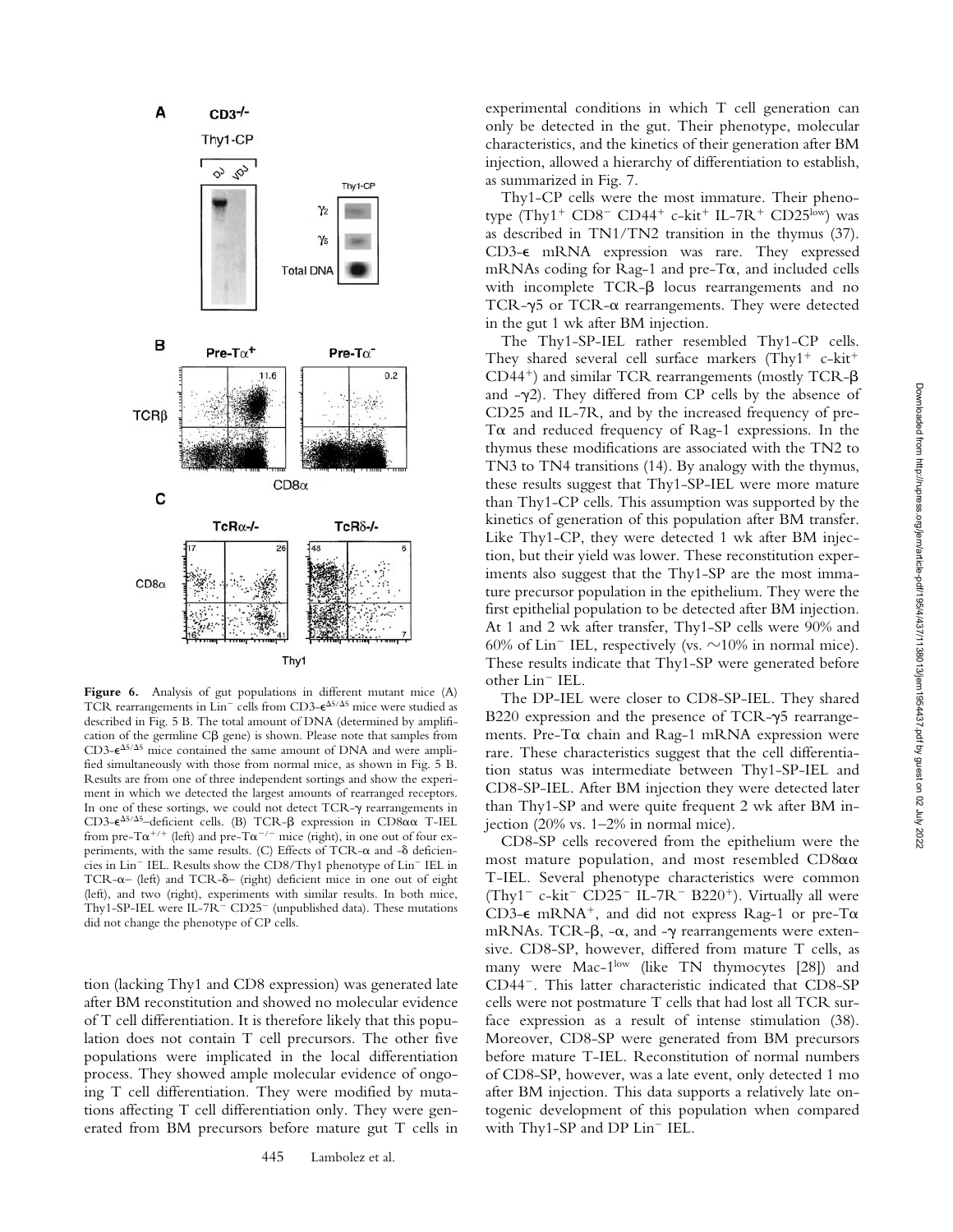

Figure 7. Characterization of the T cell differentiation process in the gut. This figure summarizes data on: relative size; localization; phenotype; gene expression; TCR rearrangements; the blockades induced by CD3- $\epsilon$ , Rag-2, and TCR- $\alpha$  mutations; and the kinetics of generation of Lin<sup>-</sup> gut populations. Based on these data, a hierarchy of differentiation is proposed.

Finally, DN-IEL were similar to CD8-SP. All were CD3-€ mRNA<sup>+</sup>, pre-Tα was absent, Rag-1 mRNA expression was very rare, and TCR- $\beta$ , - $\gamma$ 2, and - $\gamma$ 5 rearrangements and TCR- $\alpha$  rearrangements were detected, as in CD8-SP. The kinetics of these cells' generation after BM reconstitution was also similar to that of CD8-SP. Normal distribution of DN-IEL was found 1 mo after BM transfer.

To identify checkpoints and differentiation pathways in the gut, we also tested the effect of several mutations on T cell differentiation (Fig. 7). None of the studied mutations affected Thy1-CP populations, further supporting their relative immaturity. IL-7R<sup>-</sup> CD25<sup>-</sup> Thy1-SP-IEL were absent in  $\text{Rag2}^{-/-}$  and CD3- $\epsilon^{-/-}$  mice (some Thy1-SP-IEL were present but they were  $IL-7R^+$  CD25<sup>+</sup>). These results indicate that the loss of IL-7R and CD25 expression in gut precursors required TCR rearrangements and/or CD3- $\epsilon$ expression, as in the thymus (37). They further support that Thy1-SP-IEL are more mature than Thy1-CP. The TCR- $\alpha$ mutation led to major accumulation of Thy1-SP and DP-IEL. These results suggest that  $\alpha\beta$ -lineage cells transit through these intermediate stages of differentiation, and that TCR- $\alpha$  rearrangements favor the transition from Thy1-SP-IEL/DP-IEL into DN/CD8-SP cells. They also support that Thy1-SP-IEL/DP-IEL are more immature than DN/CD8-SP cells. In contrast, TCR- $\delta$  deficiency did not modify the relative distribution of  $Lin^-$  gut subpopulations. It is therefore likely that cells of the  $\gamma\delta$  lineage may transit directly from the Thy1-CP or Thy1-SP-IEL stage to the DN/CD8-SP stages in the gut. Similarly, most  $\gamma\delta$ -lineage cells in the thymus do not transit through the same intermediate stages of differentiation as  $\alpha\beta$ -lineage cells. They maturate before the TN3 stage.

Our results also provide a direct comparison of general characteristics of T cell differentiation in thymus and gut of normal mice. We found striking differences with regard to the frequency of pre-T $\alpha$  and Rag-1 mRNA expression and the impact of pre-T $\alpha$  and CD3- $\epsilon^{\Delta 5/\Delta 5}$  deficiencies.

Only very rare  $Lin^-$  cells in the gut expressed pre-T $\alpha$ mRNA. The maximal frequency of pre-T $\alpha$  mRNA expression (12% of CD3- $\epsilon$  mRNA<sup>+</sup> Thy1-SP-IEL) was much lower than that found in the thymus (75% of CD3- $\epsilon$ mRNA<sup>+</sup> CD25<sup>+</sup> thymocytes). This low pre-T $\alpha$  expression may reflect a predominance of precursors committed to TCR- $\gamma\delta$  differentiation (39). In the thymus, the pre-TCR drives the expansion of TCR- $\beta$ <sup>+</sup> CD25<sup>+</sup> thymocytes and their differentiation into  $CD4^+$   $CD8^+$  cells of the TCR- $\alpha\beta$  lineage, even in cells expressing in-frame TCR- $\gamma\delta$  rearrangements (14, 15). Pre-TCR expression and  $\beta$  selection is responsible for the predominant thymus generation of TCR- $\alpha\beta$  cells (14, 15). In the gut, only very rare  $\text{Thy1}^+$  cells would be able to undergo this expansion process that would hinder  $TCR-\alpha\beta$  generation. As we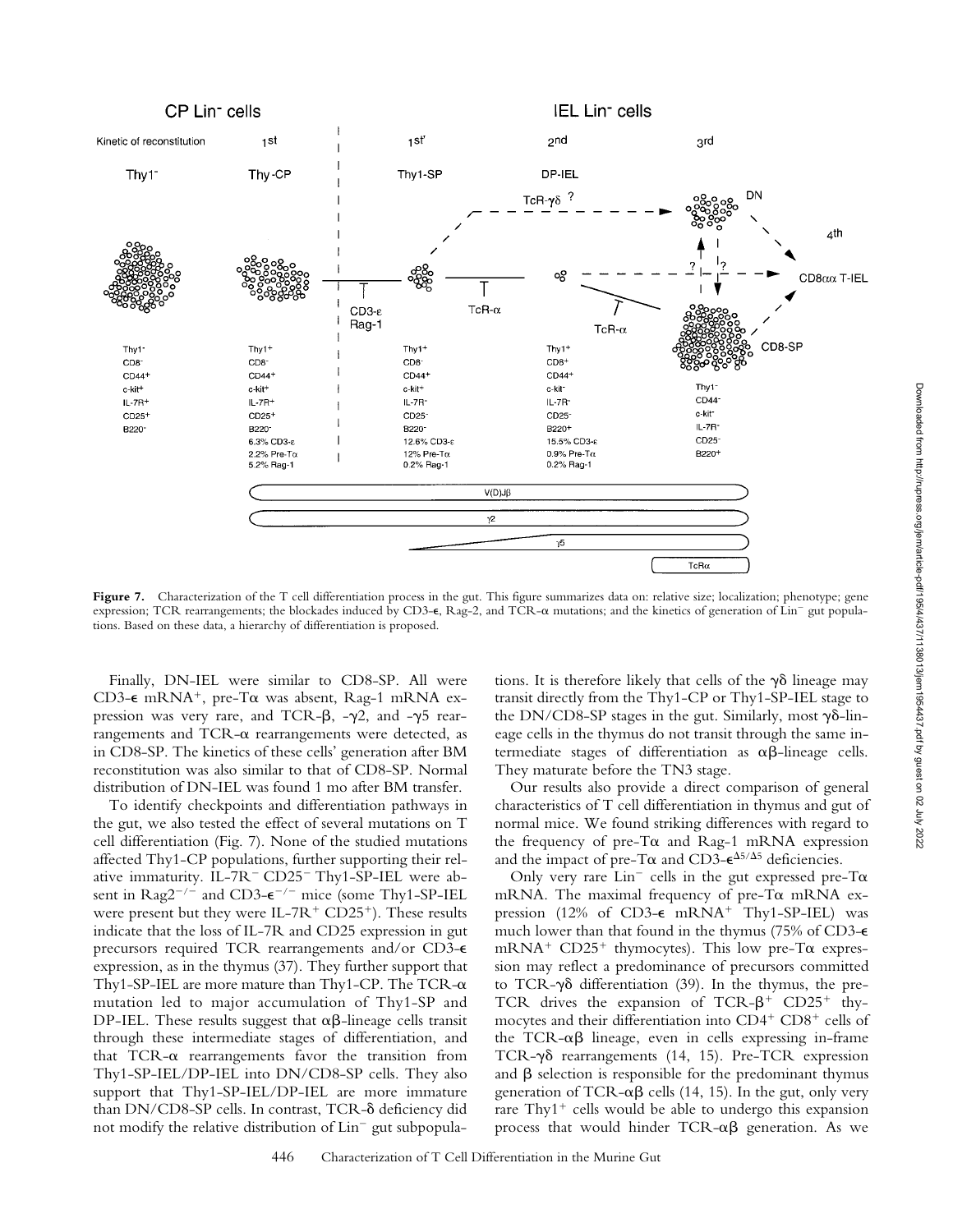characterize all  $Lin^-$  populations in the gut, we can conclude that  $\beta$  selection within the gut Lin<sup>-</sup> populations is a very rare event.

We also found that recombinase expression in CD3- $\epsilon$ mRNA–expressing gut cells was very low compared with the thymus. The distribution of Rag-expressing cells among gut precursors was also very different from that found in the thymus. The thymocyte precursors expressing the highest levels of recombinase at both mRNA and protein levels are  $CD4^+CD8^+DP$  cells that are  $TCR\beta^+$ , have undergone  $\beta$  selection, and no longer express pre-T $\alpha$ mRNA (31). This upregulation of recombinases is required for TCR- $\alpha$  rearrangements to proceed (32). In the gut, the  $Lin^-$  IEL populations that expressed TCR- $\beta$ , but lacked detectable TCR- $\alpha$  rearrangements (TCR- $\beta^+\alpha^-$ ) where  $pre-T\alpha$  was rare or absent, expressed Rag-1 mRNA at a very low level. In these circumstances, the number of precursors present in the gut able to undergo TCR- $\alpha$  rearrangements, and differentiate into TCR- $\alpha\beta$ cells, is very small.

The patterns of pre-T $\alpha$  and Rag-1 mRNA expression in the gut  $Lin^-$  cells thus suggest a very low frequency of  $TCR-\alpha\beta$  generation during local differentiation.

We cannot exclude that some gut  $CD8\alpha\alpha^+$  T cells also originate from precursors that differentiate outside the gut and express pre-T $\alpha$  or Rag elsewhere. A low frequency of  $\beta$  selection and TCR- $\alpha$  rearrangements, however, justifies for the first time the very unusual features of  $CD8\alpha\alpha$ TCR<sup>+</sup> repertoires (40): the prevalence of TCR- $\gamma\delta$  cells; the late ontogenic development of  $TCR-\alpha\beta$  cells, which are very rare in young mice and only accumulate with age; and the very restricted clonal diversity of TCR- $\alpha\beta$  cells in the gut. Indeed, only  $\sim$ 100 different clones are present in the gut whereas peripheral  $TCR-\alpha\beta$  cell repertoires are highly diverse (41). It is unlikely that this oligoclonality is antigen driven. In the peripheral lymphoid organs a background of diverse rearrangements is always seen during an immune response, and this background is absent in the gut (40). Moreover, these clones are totally different between individual animals, even in the same antigenic environment, belonging to the same litter, and bred in the same cage (40). A random and quite rare  $TCR-\alpha\beta$  generation would generate this type of individual variation.

Thymus and gut differentiation also differed in their requirements for CD3 expression. CD3 deficiencies have no effect on TCR- $\beta$ , - $\gamma$ , and - $\delta$  rearrangements in early thymocyte precursors (17, 42). Even CD3-ζ CD3-€<sup>∆5/∆5</sup> multideficient  $CD25<sup>+</sup>$  thymocyte precursors (that do not express CD3- $\zeta$ - $\epsilon$ - $\delta$  chains and have a partial  $\gamma$  deficiency) undergo TCR- $\beta$ ,  $-\gamma$ , and  $-\delta$  rearrangements at a normal frequency, ruling out redundant effects of the various CD3 components on TCR rearrangements in the thymus (42). In contrast, the CD3- $\epsilon^{\Delta 5/\Delta 5}$  mutation was associated with a complete blockade of TCR- $\beta$  locus rearrangements (13) and a marked reduction in TCR- $\gamma$  rearrangements in the gut that we found to affect even the most immature precursors. The reason for this difference is unknown. It is conceivable that CD3 components, by participating in TCR- $\gamma\delta$  or pre-TCR assembly (15), may be required to ensure the survival of rearranged cells in the gut. Alternatively, the CD3 components may play a role in initiating TCR rearrangements, independently of or before their function as a component of the pre-TCR or of the mature  $\gamma\delta$ -TCR. A similar role was described for Ig $\beta$  during VH-DJ recombination in the course of B cell development (43).

Finally, our data raise questions concerning the role of CP. As these structures have been assimilated to a "local thymus," it was surprising that the first molecular characterization of Lin<sup>-</sup> CP cells showed such little evidence of T cell differentiation (10). Only germline TCR- $\beta$  transcripts and rare CD3- $\epsilon$  transcripts were detected. These cells were reported to lack TCR- $\beta$  and  $\gamma$  rearrangements and pre-T $\alpha$ transcripts (10). In contrast, we detected TCR- $\beta$ ,  $\gamma$  rearrangements, and pre-T $\alpha$  transcripts in Thy1-CP cells. The differences between this data and our results are likely methodological. Our molecular characterization was exhaustive and efficient enough to detect the rare CP cells that are undergoing T cell differentiation. Contrary to previous studies, we looked at DJ rearrangements that precede V-DJ rearrangements (14, 37), we used mixtures of V primers (rather than a single V $\beta$ ), and we looked at  $\gamma$ 2 rearrangements (prevalent in CP cells). We used single cell RT-PCR and specific reverse transcription to detect pre-T $\alpha$  and Rag-1 mRNA expression, which is an approach that can identify 10 mRNA molecules (16). We also subdivided CP cells, allowing selection of the Thy1-CP cells that include  $T$  cell precursors and exclude  $Thy1 - CP$  cells that showed no signs of T cell commitment. This population was included in other studies (10). Our quantitative analysis, however, showed that only 3% of CP cells were clearly T cell precursors. The function of the remaining 97% of CP cells is yet to be established. We previously showed that CP cells express GATA-2 (44), a transcription factor expressed by multipotent hematopoietic progenitors (45). The complex CP structure may thus contain precursor cell types with other differentiation potentials, and may have a major role in the local generation of hematopoietic cells other than T lymphocytes. A likely candidate is the  $Lin<sup>-</sup>$  mast cell precursor, whose phenotype is similar to that of  $Lin<sup>-</sup> Thy1-CP (46)$ . In vitro,  $Lin<sup>-</sup>$  gut cells can generate mast cells (47).

To summarize, the molecular characterization of Lin populations recovered from the gut wall shows that the differentiation processes in thymus and gut did not overlap. The peculiar features of each differentiation process explains the characteristics of the respective mature T cell progenies. In the thymus, the high pre-T $\alpha$  expression (favoring  $\beta$  selection) and the high recombinase expression (allowing frequent rearrangements) lead to the generation of a very diverse TCR- $\alpha\beta$  repertoire (41). The rarity of  $pre-T\alpha$  expression and the very low recombinase activity in precursors isolated from the gut, may lead to rare  $\beta$  selection and hinder  $TCR-\alpha$  rearrangements. These local characteristics explain why TCR- $\alpha\beta$  CD8 $\alpha\alpha$  T-IEL have a very restricted diversity (40) and only accumulate with age (48, 49). The mechanisms underlying the unique role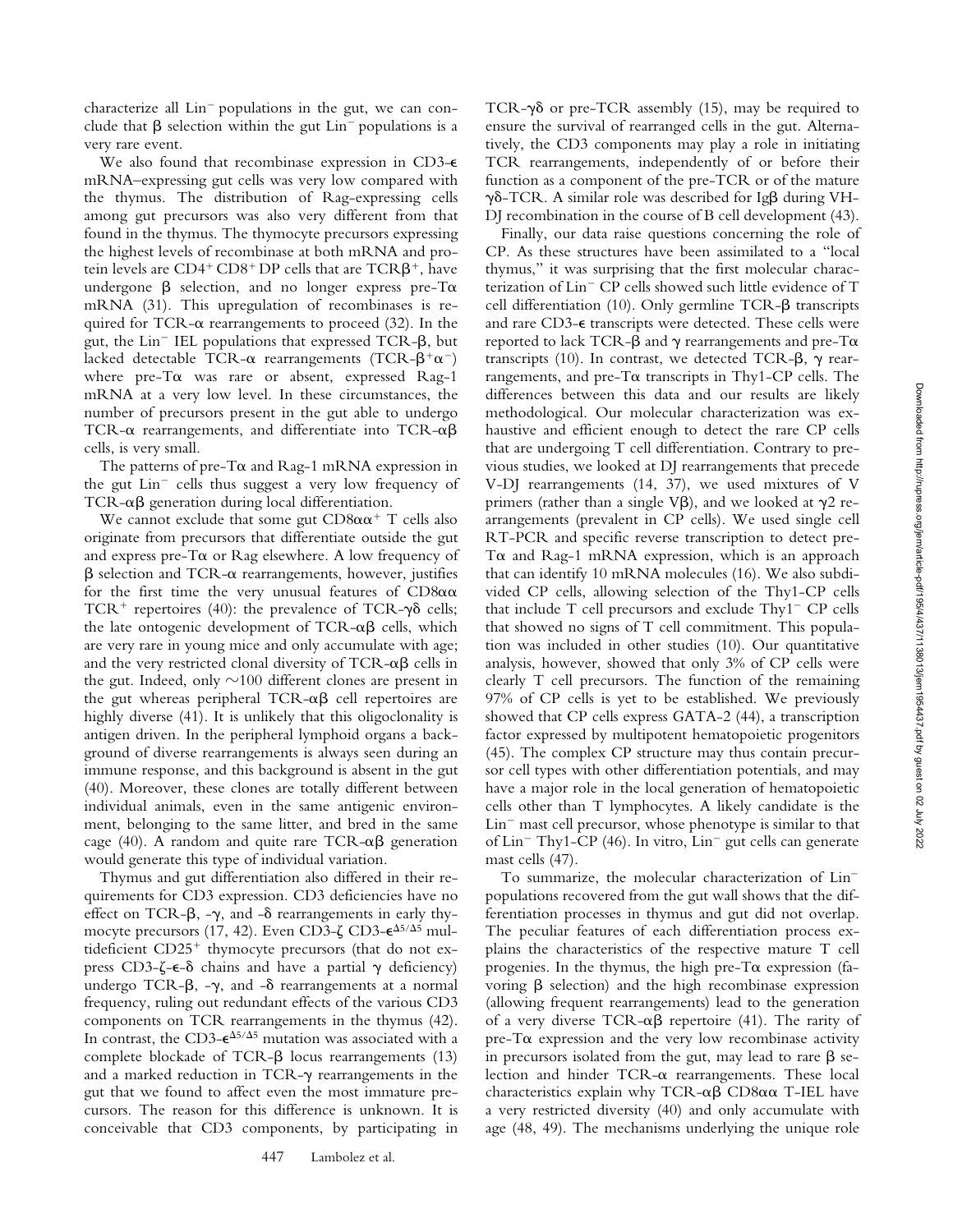Downloaded from http://rupress.org/jem/article-pdf/195/4/437/1138013/jem1954437.pdf by guest on 02 July 2022 Downloaded from http://rupress.org/jem/article-pdf/195/4/437/1138013/jem1954437.pdf by guest on 02 July 2022

of CD3 components in gut differentiation are unknown, but may be related to differences in signaling cascades in gut precursors (50, 51).

We are grateful to D. Guy-Grand for help, F. Vasseur, A.-C. Waché, and V. Pasqualetto for help with tissue sections, and A. Freitas, A. Sarukhan, and C. Tanchot for reading the manuscript.

F. Lambolez was supported by a grant from the Association Claude Bernard (Ligue pour la Recherche contre le Cancer). This work was supported by the Agence Nationale de Recherches sur le SIDA.

*Submitted: 10 May 2001 Revised: 28 November 2001 Accepted: 2 January 2002*

## **References**

- 1. Lefrancois, L., and T. Goodman. 1989. In vivo modulation of cytolytic activity and Thy-1 expression in TCR-gamma delta + intraepithelial lymphocytes. *Science*. 243:1716-1718.
- 2. Guy-Grand, D., J.P. DiSanto, P. Henchoz, M. Malassis-Seris, and P. Vassalli. 1998. Small bowel enteropathy: role of intraepithelial lymphocytes and of cytokines (IL-12, IFNgamma, TNF) in the induction of epithelial cell death and renewal. *Eur. J. Immunol.* 28:730–744.
- 3. Rocha, B., P. Vassalli, and D. Guy-Grand. 1991. The V beta repertoire of mouse gut homodimeric  $\alpha$  CD8+ intraepithelial T cell receptor  $\alpha/\beta$  + lymphocytes reveals a major extrathymic pathway of T cell differentiation. *J. Exp. Med.* 173: 483–486.
- 4. Guy-Grand, D., N. Cerf-Bensussan, B. Malissen, M. Malassis-Seris, C. Briottet, and P. Vassalli. 1991. Two gut intraepithelial  $CD8+$  lymphocyte populations with different  $T$  cell receptors: a role for the gut epithelium in T cell differentiation. *J. Exp. Med.* 173:471–481.
- 5. Arstila, T., T.P. Arstila, S. Calbo, F. Selz, M. Malassis-Seris, P. Vassalli, P. Kourilsky, and D. Guy-Grand. 2000. Identical T cell clones are located within the mouse gut epithelium and lamina propia and circulate in the thoracic duct lymph. *J. Exp. Med.* 191:823–834.
- 6. Guy-Grand, D., B. Rocha, P. Mintz, M. Malassis-Seris, F. Selz, B. Malissen, and P. Vassalli. 1994. Different use of T cell receptor transducing modules in two populations of gut intraepithelial lymphocytes are related to distinct pathways of T cell differentiation. *J. Exp. Med.* 180:673–679.
- 7. Rocha, B., P. Vassalli, and D. Guy-Grand. 1994. Thymic and extrathymic origins of gut intraepithelial lymphocyte populations in mice. *J. Exp. Med.* 180:681–686.
- 8. Kanamori, Y., K. Ishimaru, M. Nanno, K. Maki, K. Ikuta, H. Nariuchi, and H. Ishikawa. 1996. Identification of novel lymphoid tissues in murine intestinal mucosa where clusters of c-kit + IL-7R + Thy1 + lympho-hemopoietic progenitors develop. *J. Exp. Med.* 184:1449–1459.
- 9. Saito, H., Y. Kanamori, T. Takemori, H. Nariuchi, E. Kubota, H. Takahashi-Iwanaga, T. Iwanaga, and H. Ishikawa. 1998. Generation of intestinal T cells from progenitors residing in gut cryptopatches. *Science.* 280:275–278.
- 10. Suzuki, K., T. Oida, H. Hamada, O. Hitotsumatsu, M. Watanabe, T. Hibi, H. Yamamoto, E. Kubota, S. Kaminogawa, and H. Ishikawa. 2000. Gut cryptopatches: direct evidence of extrathymic anatomical sites for intestinal T lymphopoiesis. *Immunity.* 13:691–702.
- 11. Lin, T., G. Matsuzaki, H. Yoshida, N. Kobayashi, H. Kenai, K. Omoto, and K. Nomoto. 1994. CD3-CD8+ intestinal intraepithelial lymphocytes (IEL) and the extrathymic development of IEL. *Eur. J. Immunol.* 24:1080–1087.
- 12. Bruno, L., B. Rocha, A. Rolink, H. von Boehmer, and H.R. Rodewald. 1995. Intra- and extra-thymic expression of the pre-T cell receptor alpha gene. *Eur. J. Immunol.* 25:1877– 1882.
- 13. Page, S.T., L.Y. Bogatzki, J.A. Hamerman, C.H. Sweenie, P.J. Hogarth, M. Malissen, R.M. Perlmutter, and A.M. Pullen. 1998. Intestinal intraepithelial lymphocytes include precursors committed to the T cell receptor alpha beta lineage. *Proc. Natl. Acad. Sci. USA.* 95:9459–9464.
- 14. von Boehmer, H., I. Aifantis, O. Azogui, J. Feinberg, C. Saint-Ruf, C. Zober, C. Garcia, and J. Buer. 1998. Crucial function of the pre-T-cell receptor (TCR) in TCR beta selection, TCR beta allelic exclusion and alpha beta versus gamma delta lineage commitment. *Immunol. Rev.* 165:111– 119.
- 15. Aifantis, I., O. Azogui, J. Feinberg, C. Saint-Ruf, J. Buer, and H. von Boehmer. 1998. On the role of the pre-T cell receptor in alphabeta versus gammadelta T lineage commitment. *Immunity.* 9:649–655.
- 16. Veiga-Fernandes, H., U. Walter, C. Bourgeois, A. McLean, and B. Rocha. 2000. Response of naive and memory CD8 T cells to antigen stimulation in vivo. *Nat. Immunol.* 1:47–53.
- 17. Malissen, M., A. Gillet, L. Ardouin, G. Bouvier, J. Trucy, P. Ferrier, E. Vivier, and B. Malissen. 1995. Altered T cell development in mice with a targeted mutation of the CD3 epsilon gene. *EMBO J.* 14:4641–4653.
- 18. Shinkai, Y., G. Rathbun, K.P. Lam, E.M. Oltz, V. Stewart, M. Mendelsohn, J. Charron, M. Datta, F. Young, and A.M. Stall. 1992. RAG-2-deficient mice lack mature lymphocytes owing to inability to initiate V(D)J rearrangement. *Cell.* 68: 855–867.
- 19. Mombaerts, P., A.R. Clarke, M.A. Rudnicki, J. Iacomini, S. Itohara, J.J. Lafaille, L. Wang, Y. Ichikawa, R. Jaenisch, and M.L. Hooper. 1992. Mutations in T-cell antigen receptor genes alpha and beta block thymocyte development at different stages. *Nature.* 360:225–231 (erratum published 360:491).
- 20. Itohara, S., P. Mombaerts, J. Lafaille, J. Iacomini, A. Nelson, A.R. Clarke, M.L. Hooper, A. Farr, and S. Tonegawa. 1993. T cell receptor delta gene mutant mice: independent generation of alpha beta T cells and programmed rearrangements of gamma delta TCR genes. *Cell.* 72:337–348.
- 21. Soudais, C., T. Shiho, L.I. Sharara, D. Guy-Grand, T. Taniguchi, A. Fischer, and J.P. Di Santo. 2000. Stable and functional lymphoid reconstitution of common cytokine receptor gamma chain deficient mice by retroviral-mediated gene transfer. *Blood.* 95:3071–3077.
- 22. Guy-Grand, D., B. Cuenod-Jabri, M. Malassis-Seris, F. Selz, and P. Vassalli. 1996. Complexity of the mouse gut T cell immune system: identification of two distinct natural killer T cell intraepithelial lineages. *Eur. J. Immunol.* 26:2248–2256.
- 23. Delassus, S., I. Titley, and T. Enver. 1999. Functional and molecular analysis of hematopoietic progenitors derived from the aorta-gonad-mesonephros region of the mouse embryo. *Blood.* 94:1495–1503.
- 24. Rodewald, H.R., K. Awad, P. Moingeon, L. D'Adamio, D. Rabinowitz, Y. Shinkai, F.W. Alt, and E.L. Reinherz. 1993. Fc gamma RII/III and CD2 expression mark distinct subpopulations of immature  $CD4$  - $CD8$  - murine thymocytes: in vivo developmental kinetics and  $T$  cell receptor  $\beta$  chain